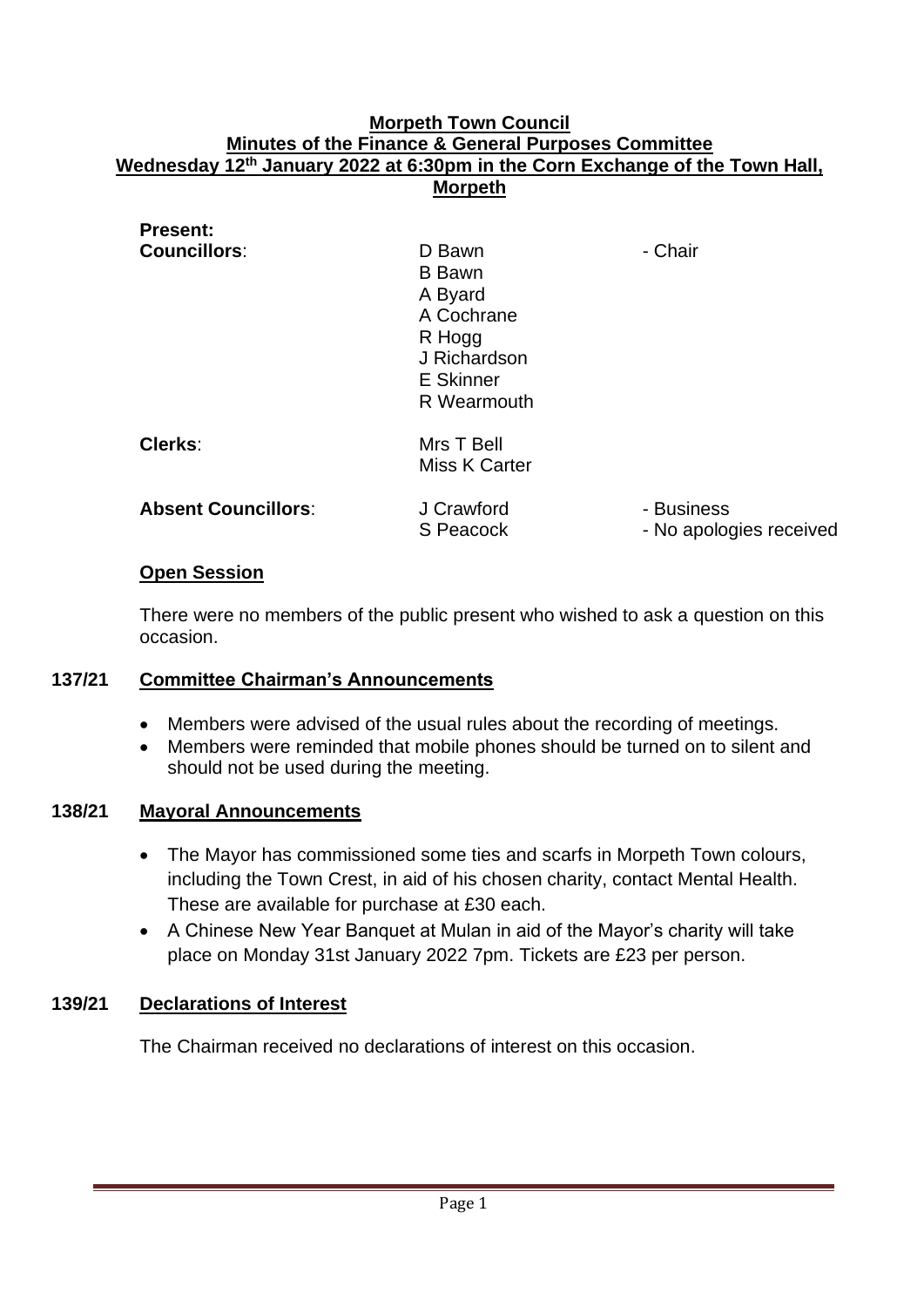# **140/21 Minutes of the Finance and General Purposes Committee held on 1 st December 2021**

The minutes of the above meetings were approved as a true record with the following correction:

Page 2 – Change £38,915.96 to £38,942.08.

An amended payments list for November 2021 was also circulated and approved by members.

The Clerk advised that the original payments list had been incorrect due to some figures accidentally not being included in the formula on the spreadsheet.

# **RESOLVED**

(i) That the minutes of the Finance and General Purposes Committee be approved with the above amendments and signed as a correct record by the chair.

# **141/21 Authorisation of Payments**

An amended payment list for December 2021 was circulated for consideration.

### **RESOLVED**

(i) That members agreed the amended payment lists for December 2021, totalling £38,871.54.

### **142/21 Budget 2022/23**

Members were provided for consideration with the third draft budget for 2022/23. A breakdown of the precept was also provided on the night.

Members were asked to refer the Precept requirement to Full Council for approval and submission to Northumberland County Council.

The Clerk advised members that with a 2% increase of the precept for band A council tax would only increase by 5p per week and £2.41 per year.

Cllr Hogg queried why the precept had to be increased by 2%.

The Clerk advised that the 2% increase was to offset inflation and the Government rise in National Insurance payments. This year has been an unusual year as the Pavilion Café opened and no revenue was able to be generated through hire of the Town Hall due to COVID.

Cllr D Bawn suggested that next year a consultation should be held to discuss whether to freeze, increase or decrease council tax.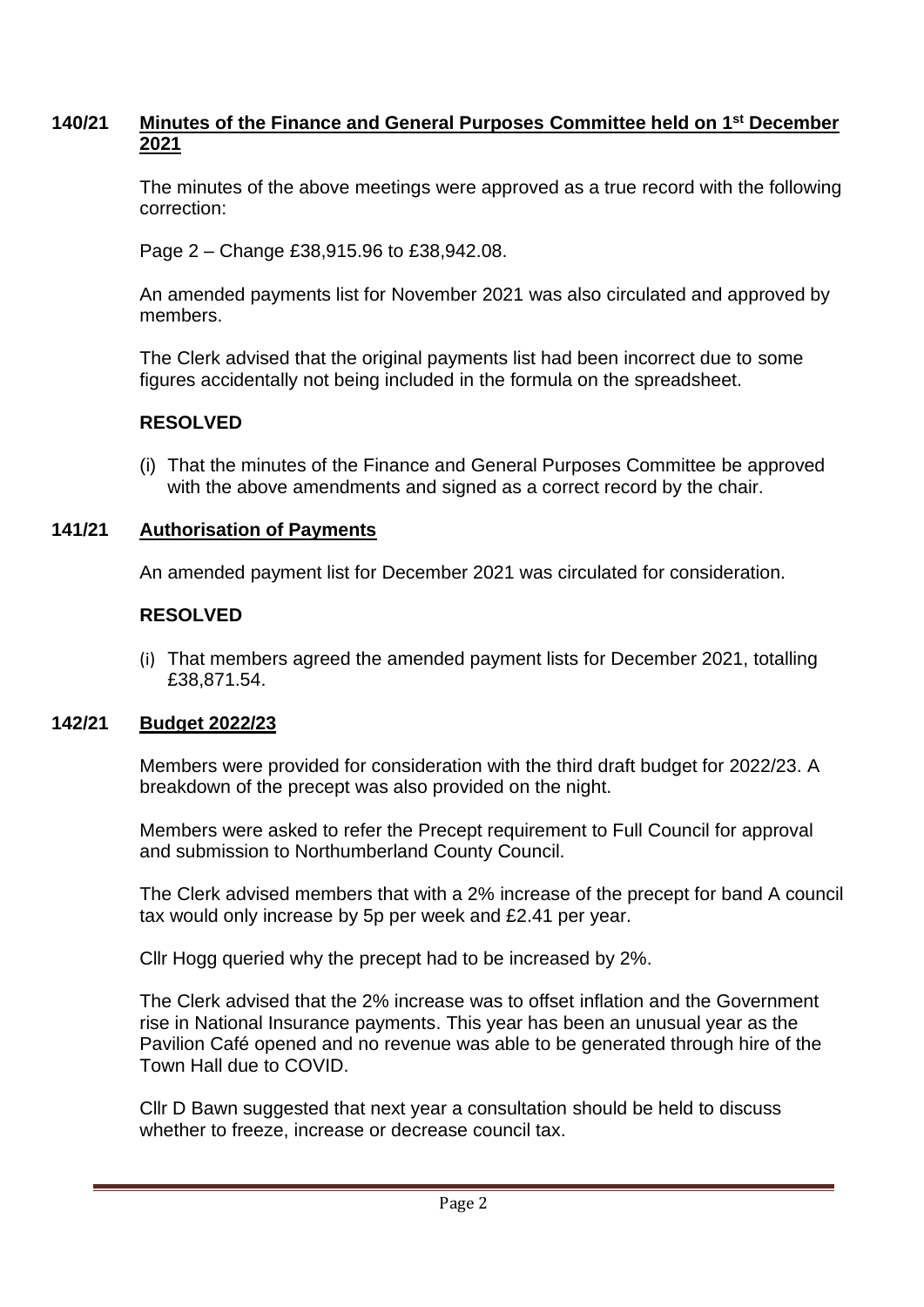Cllr Byard enquired which heading of the budget contained funds for projects.

The Clerk advised that funds for potential future projects currently sit in general reserves, however once more information and a quote is received the funds can then be earmarked. She also advised that funds for bigger projects can be accumulated within reserves until the required amount is available.

Members agreed to refer the Precept requirement to Full Council for approval prior to submission to Northumberland County Council.

# **RESOLVED**

- (i) Information duly noted.
- (ii) To refer the 2022/23 final draft budget to Full Council for approval.
- (iii) To refer the Precept requirement to Full Council for approval and submission to Northumberland County Council.

# **143/21 Subsidies 2020/21**

Members were provided for information documents from the following organisations in relation to their 2020/21 subsidy:

• Greater Morpeth Development Trust (GMDT)

Members agreed that the report did not demonstrate how the subsidy was effectively spent on Morpeth events.

The Clerk advised that she has invited GMDT to have a meeting so that the subsidy process can be explained as there have been some new recruits to the organisation.

# **RESOLVED**

(i) Information duly noted.

There was no other business to discuss and the meeting concluded at 7:02pm with Councillors B Bawn, D Bawn, A Byard, A Cochrane, R Hogg, J Richardson, E Skinner and R Wearmouth present.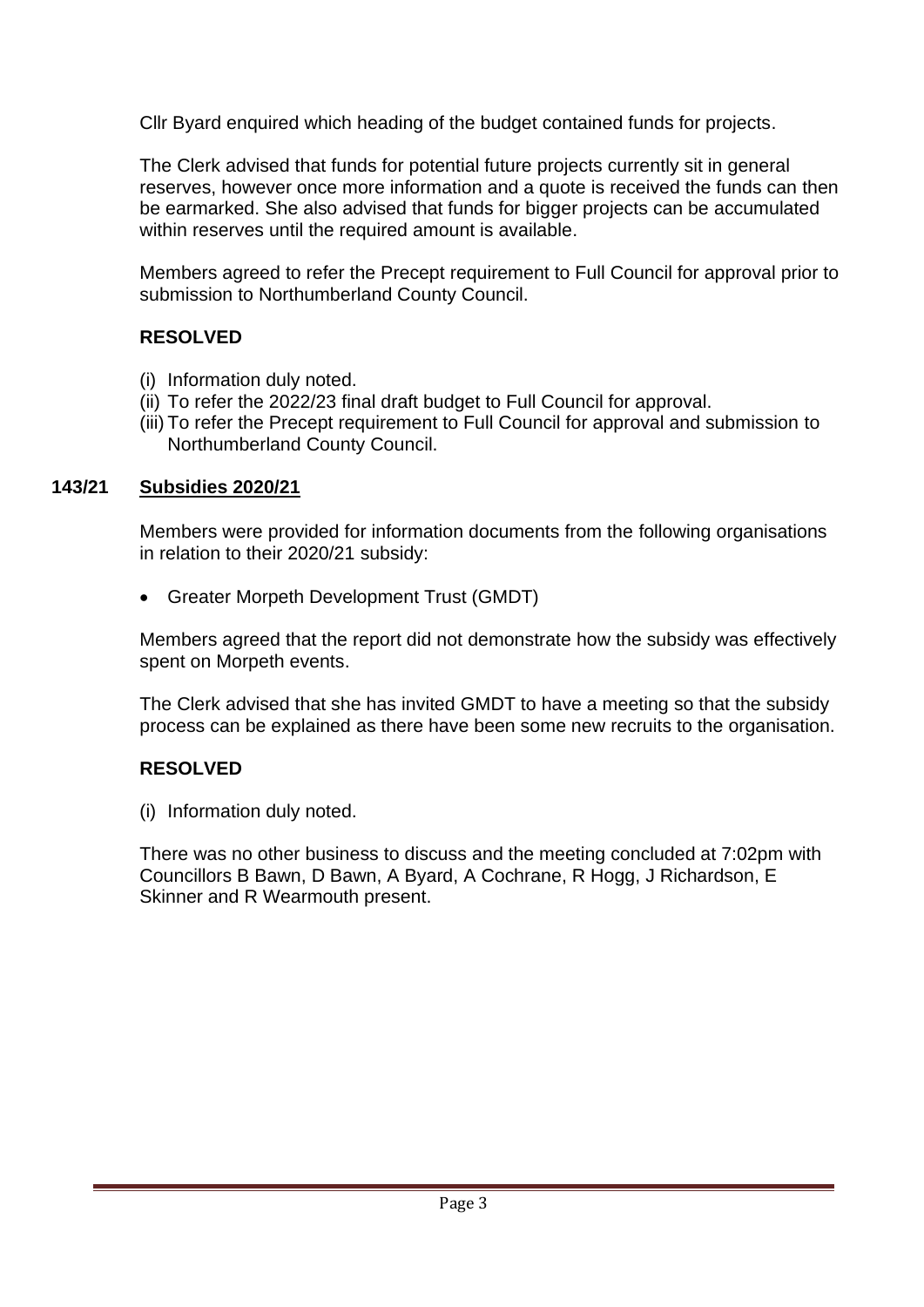#### Morpeth Town Council Authorisation of Payments - December 2021

| Date Processed           | Supplier                         | Cheque No.                 | <b>Description</b>                                       | <b>Net Amount</b> | <b>VAT</b>     | <b>Gross Amount</b> |
|--------------------------|----------------------------------|----------------------------|----------------------------------------------------------|-------------------|----------------|---------------------|
| 30/11/2021               | <b>NCC</b>                       | <b>BACS</b>                | Salaries                                                 | 24.230.28         | 9.57           | 24,239.85           |
| 30/11/2021               | Datim                            | <b>BACS</b>                | Carlisle Park Grounds Repairs                            | 286.00            | 57.20          | 343.20              |
| 30/11/2021               | <b>CBS World</b>                 | <b>BACS</b>                | Mayors Christmas Cards                                   | 72.81             | 14.56          | 87.37               |
| 12/01/2021               | Phoenix Software Ltd             | <b>BACS</b>                | Office 365 Subscription                                  | 2,067.12          | 413.42         | 2,480.54            |
| 12/01/2021               | Jewson                           | <b>BACS</b>                | <b>Pavilion Maintenance</b>                              | 21.36<br>134.00   | 4.27           | 25.63<br>160.80     |
| 12/01/2021               | <b>Phoenix Taxis</b>             | <b>BACS</b>                | Civic Duty Travel                                        | 5.92              | 26.80<br>1.18  | 7.10                |
| 12/01/2021               | Jewson                           | <b>BACS</b><br><b>BACS</b> | General Maintenance<br><b>Allotment Maintenance</b>      | 11.12             | 2.22           | 13.34               |
| 12/03/2021<br>12/03/2021 | Jewson<br>Jewson                 | <b>BACS</b>                | <b>Allotment Maintenance</b>                             | 20.01             | 4.00           | 24.01               |
| 12/08/2021               | MK Catering NE Ltd               | <b>BACS</b>                | Mayor's Ball Catering                                    | 2,046.00          | 409.20         | 2,455.20            |
| 12/08/2021               | The Pavilion                     | <b>BACS</b>                | <b>Civic Events</b>                                      | 191.00            | 0.00           | 191.00              |
|                          |                                  |                            |                                                          |                   |                |                     |
| 14/12/2021               | <b>MKM</b>                       | <b>BACS</b>                | <b>SJCC Repairs</b>                                      | 24.99             | 5.00           | 29.99               |
| 14/12/2021               | <b>Tracey Bell</b>               | <b>BACS</b>                | Travel November 2021                                     | 78.30             | 0.00           | 78.30               |
| 14/12/2021               | S Finneran                       | <b>BACS</b>                | <b>SJCC Annual Service</b>                               | 280.00            | 56.00          | 336.00              |
| 14/12/2021               | Clear Channel                    | <b>BACS</b>                | <b>Bus Shelter Repair</b>                                | 151.46            | 30.29          | 181.75              |
| 14/12/2021               | Jewson                           | <b>BACS</b>                | <b>Allotment Maintenance</b>                             | 18.30             | 3.66           | 21.96               |
| 20/12/2021               | <b>Clumsy Goat</b>               | <b>BACS</b>                | Café Supplies                                            | 191.04            | 0.00           | 191.04              |
| 20/12/2021               | Spotly Dogs Signs and Print Ltd  | <b>BACS</b>                | Safety Signs                                             | 47.00             | 9.40           | 56.40               |
| 20/12/2021               | Tyne & Wear Pension Fund         | <b>BACS</b>                | Pension Recharge                                         | 26.33             | 0.00           | 26.33<br>216.00     |
| 20/12/2021               | <b>LTL Systems Ltd</b>           | <b>BACS</b>                | Pavilion Fire Alarm Maintenance                          | 180.00<br>96.00   | 36.00<br>19.20 | 115.20              |
| 20/12/2021               | St John Ambulance                | <b>BACS</b>                | <b>Event Cover</b>                                       |                   |                |                     |
| 21/12/2021               | Lozan Patterson                  | <b>BACS</b>                | Refund for booking                                       | 64.80             | 0.00           | 64.80               |
| 21/12/2021               | <b>High Speed Training</b>       | <b>BACS</b>                | Cafe Staff Training                                      | 250.00            | 50.00          | 300.00              |
| 21/12/2021               | Jewson                           | <b>BACS</b>                | General Maintenance                                      | 39.43             | 7.89           | 47.32               |
| 21/12/2021               | Jewson                           | <b>BACS</b>                | General Maintenance                                      | 18.18             | 3.64           | 21.82               |
| 21/12/2021               | Jewson                           | <b>BACS</b>                | General Maintenance                                      | 83.33             | 16.67          | 100,00              |
| 21/12/2021               | Matthew Dunbar                   | <b>BACS</b>                | Entertainment                                            | 280.00            | 0.00           | 280.00              |
| 21/12/2021               | <b>Clumsy Goat</b>               | <b>BACS</b>                | Café Supplies                                            | 191.04            | 0.00           | 191.04              |
| 21/12/2021               | <b>Clumsy Goat</b>               | <b>BACS</b>                | Café Supplies                                            | 191.04            | 0.00           | 191.04              |
| 22/12/2021               | <b>Morpeth Cleaning Services</b> | <b>BACS</b>                | Window Cleaning SJCC & Pavilion                          | 60.00             | 0.00           | 60.00               |
|                          |                                  |                            |                                                          | 31,356.86         | 1,180.17       | 32,537.03           |
|                          |                                  |                            |                                                          |                   |                |                     |
|                          | <b>Petty Cash</b>                |                            | Office Supplies and Caretaker                            |                   |                |                     |
| 30/11/2021               | Home Bargains                    | <b>BACS</b>                | cleaning                                                 | 7.94              | 1.59           | 9.53                |
| 30/11/2021               | Yorkshire Trading Company        | <b>BACS</b>                | <b>Office Supplies</b>                                   | 7.49              | 1.50           | 8.99                |
| 30/11/2021               | Durham County Council            | <b>BACS</b>                | Alcohol License - Change of Address                      | 10.50             | 0.00           | 10.50               |
| 12/02/2021               | Home Bargains                    | <b>BACS</b>                | Cafe Supplies                                            | 2.08              | 0.41           | 2.49                |
| 12/03/2021               | Home Bargains                    | <b>BACS</b>                | Mayor's Ball                                             | 4.38              | 0.87           | 5.25                |
| 12/03/2021               | Lidl                             | <b>BACS</b>                | Mayor's Ball                                             | 1.75              | 0.35           | 2.10                |
| 12/03/2021               | Card Factory                     | <b>BACS</b>                | Mayor's Ball                                             | 6.96              | 0.00           | 6.96                |
| 12/07/2021               | Home Bargains                    | <b>BACS</b>                | Cafe Cleaning                                            | 3.76              | 0.75           | 4.51                |
| 12/07/2021               | Home Bargains                    | <b>BACS</b>                | Office Consumables                                       | 5.83              | 1.17           | 7.00                |
| 12/07/2021               | Lidl                             | <b>BACS</b>                | Cafe Food                                                | 3.37              | 0.39           | 3.76                |
| 12/07/2021               | Scout Post                       | <b>BACS</b>                | Mayor's Cards                                            | 32.10             | 0.00           | 32.10               |
| 12/08/2021               | Post Office                      | <b>BACS</b>                | Mayor's Cards                                            | 4.25              | 0.00           | 4.25                |
| 12/09/2021               | Yorkshire Trading Company        | <b>BACS</b>                | <b>Office Supplies</b>                                   | 3.32              | 0.66           | 3.98                |
| 12/09/2021               | Home Bargains                    | <b>BACS</b>                | Office supplies and cafe food                            | 7.77              | 1.11           | 8.88                |
| 12/09/2021               | Iceland                          | BACS                       | Cafe Food                                                | 1.66              | 0.34           | 2.00<br>2.85        |
| 17/12/2021               | Lidl                             | <b>BACS</b><br><b>BACS</b> | Cafe Food                                                | 2.85<br>4.50      | 0.00<br>0.90   | 5.40                |
| 17/12/2021               | Iceland<br>Lidl                  | <b>BACS</b>                | Cafe Food<br>Cafe Food                                   | 3.00              | 0.00           | 3.00                |
| 17/12/2021<br>22/12/2021 | Lidl                             | <b>BACS</b>                | Cafe Food                                                | 1.97              | 0.39           | 2.36                |
|                          |                                  |                            |                                                          | 115.48            | 10.43          | 125.91              |
|                          |                                  |                            |                                                          |                   |                |                     |
|                          |                                  |                            |                                                          |                   |                |                     |
|                          | Direct Debits November 2021      |                            |                                                          |                   |                |                     |
| 09/12/2021               | Gaffey Technical Services Ltd    | DD                         | <b>Hyprolyser Rental Fee</b>                             | 306.92            | 61.38          | 368.30              |
| 09/12/2021               | <b>EDF Energy</b>                | Ħ.<br>u,                   | <b>SJCC Charge</b>                                       | 75.50             | 3.78           | 79.28               |
| 09/12/2021               | Tower Leasing Ltd                | o,                         | Coffee Machine Rental                                    | 176.29            | 35.26          | 211.55              |
| 09/12/2021               | TalkTalk                         | $\mathbf{u}$               | <b>SJCC Wifi</b>                                         | 29.95             | 5.99           | 35.94               |
| 09/12/2021               | <b>EDF Energy</b>                | $\mathbf{H}$               | <b>SPCC Charge</b>                                       | 12.38             | 0.62           | 13.00               |
| 09/12/2021               | Worldpay                         | $\mathbf{u}$               | Transaction Charges Oct 21<br>Subscription Fees Nov 2021 | 29.46<br>9.95     | 2.89<br>1.99   | 32.35<br>11.94      |
| 09/12/2021               | Worldpay<br>EE                   | ĸ                          | MTC Office Mobile                                        | 84.83             | 16.97          | 101.80              |
| 09/12/2021<br>09/12/2021 | Crown Gas & Power                | $\blacksquare$             | SJCC 30/9/2021-31/10/2021                                | 112.01            | 5.60           | 117.61              |
| 09/12/2021               | <b>NEST</b>                      | n,                         | Cafe Pension                                             | 108.18            | 0.00           | 108.18              |
| 09/12/2021               | <b>EDF Energy</b>                | $\pmb{\mathsf{u}}$         | SJCC Charge                                              | 45.03             | 2.25           | 47.28               |
| 09/12/2021               | <b>NCS</b>                       | $\mathbf{u}$               | MTC Office Telephone                                     | 39.38             | 7.88           | 47.26               |
| 09/12/2021               | <b>Bankline</b>                  | Ħ                          | Online Banking Charges                                   | 27.70             | 0.00           | 27.70               |
| 09/12/2021               | <b>NCC</b>                       | $\mathbf{H}$               | <b>SPCC Rates</b>                                        | 85.00             | 0.00           | 85.00               |